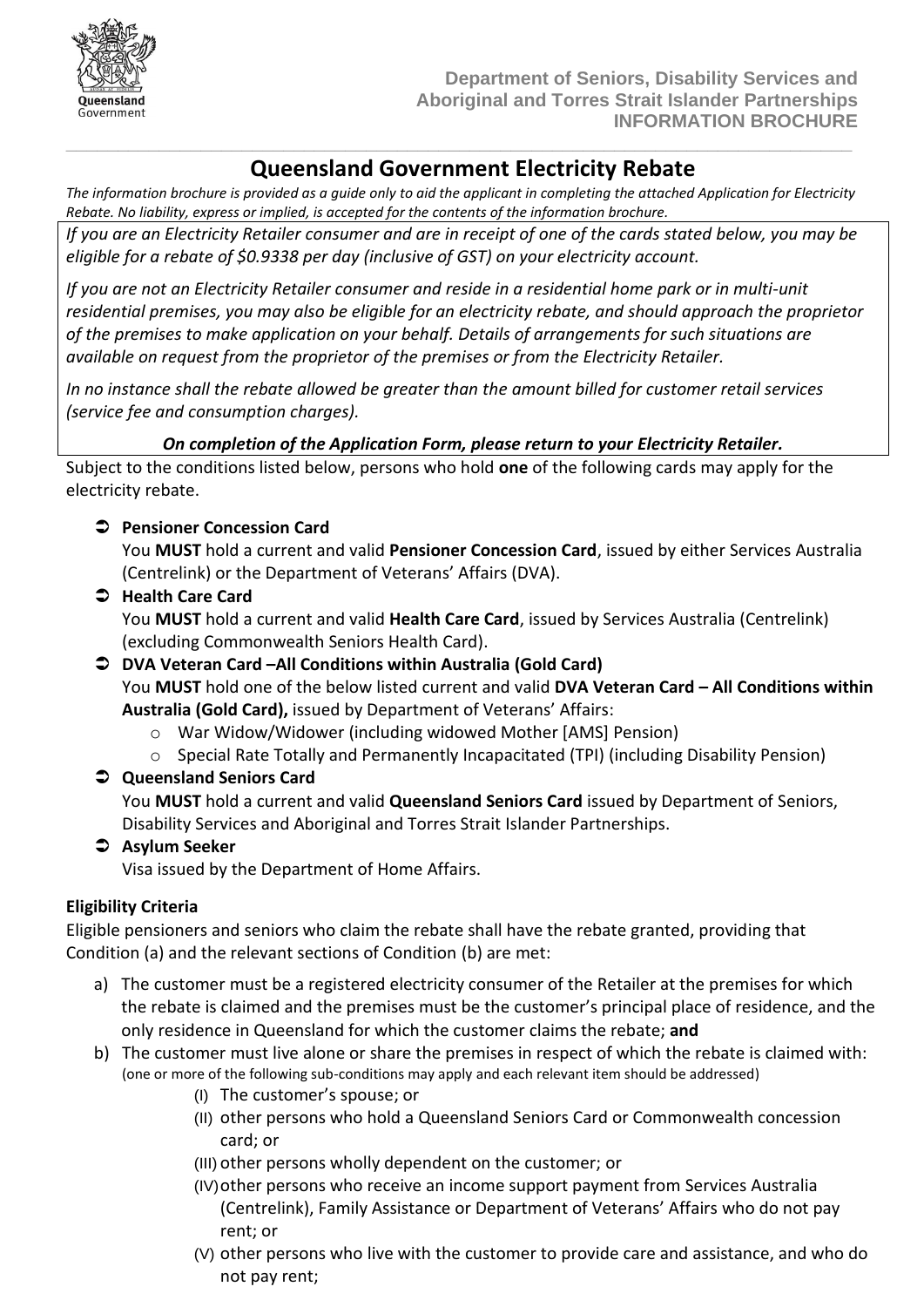and that no other person(s) except casual visitors share the residence with the customer.

### **How to Apply for the Electricity Rebate**

All eligible customers who satisfy the conditions under which the rebate will be granted, as listed above, and who wish to claim the rebate/s can at the discretion of the Retailer, either complete a written **Application for Electricity Rebate** or apply over the telephone or from an internet based electronic form.

Failure to satisfactorily complete the application process may delay the operative date of the rebate. If you are uncertain how to complete the application process, please seek advice from your Retailer.

Where an electricity account is in more than one name, only one person who is eligible to receive the rebate and resides at the residence can receive the rebate i.e. a household can only receive one rebate.

#### **Lodging Your Application**

The Electricity Retailer accepts no liability for the loss of an application. Your application whether written or by telephone must be received at least **14 days** prior to the next billing period, otherwise no guarantee can be given that the rebate will be credited for that next period. The Electricity Retailer will make every endeavour to credit the electricity rebate on the applicant's electricity account. It is the applicant's responsibility to check all electricity accounts to ensure that the rebate has been credited.

#### **Privacy Notice**

The Retailer is collecting the information through the application process to assess your eligibility for the concession and to manage payments of the concession if it is granted. If you do not provide this information, your application will not be able to be processed. The Retailer usually gives some or all of this information to:

- Services Australia (Centrelink)
- Department of Veterans' Affairs
- Department of Seniors, Disability Services and Aboriginal and Torres Strait Islander Partnerships and their service delivery agent, Smart Service Queensland (Card and Concession Services)
- Department of Home Affairs

#### **Verification of Eligibility**

The concession will only be paid if the customer gives their consent to the Retailer to disclose relevant personal information to the Department of Seniors, Disability Services and Aboriginal and Torres Strait Islander Partnerships and their service delivery agent, Smart Service Queensland (Card and Concession Services), Services Australia (Centrelink), Department of Veterans' Affairs, and/or Department of Home Affairs so they can check the customer's continued eligibility for the concession.

#### **Change in Circumstances**

Customers must notify their Retailer immediately of any changes to their address or eligibility to receive the concession. The Retailer may require a new application to be submitted.

#### **Renewal of Application**

Renewal of application for the rebate may be required periodically at the discretion of the Retailer. A new application must be lodged if changing retailers.

#### **Fraudulent Claims**

The Electricity Rebate scheme was introduced to provide concessions to those people considered most in need of financial assistance. Where such an application has been submitted for the purpose of fraudulently obtaining a rebate, legal action may be taken against the applicant.

#### **Further Information**

If you require further information or assistance with completion of the application process, please telephone your Electricity Retailer.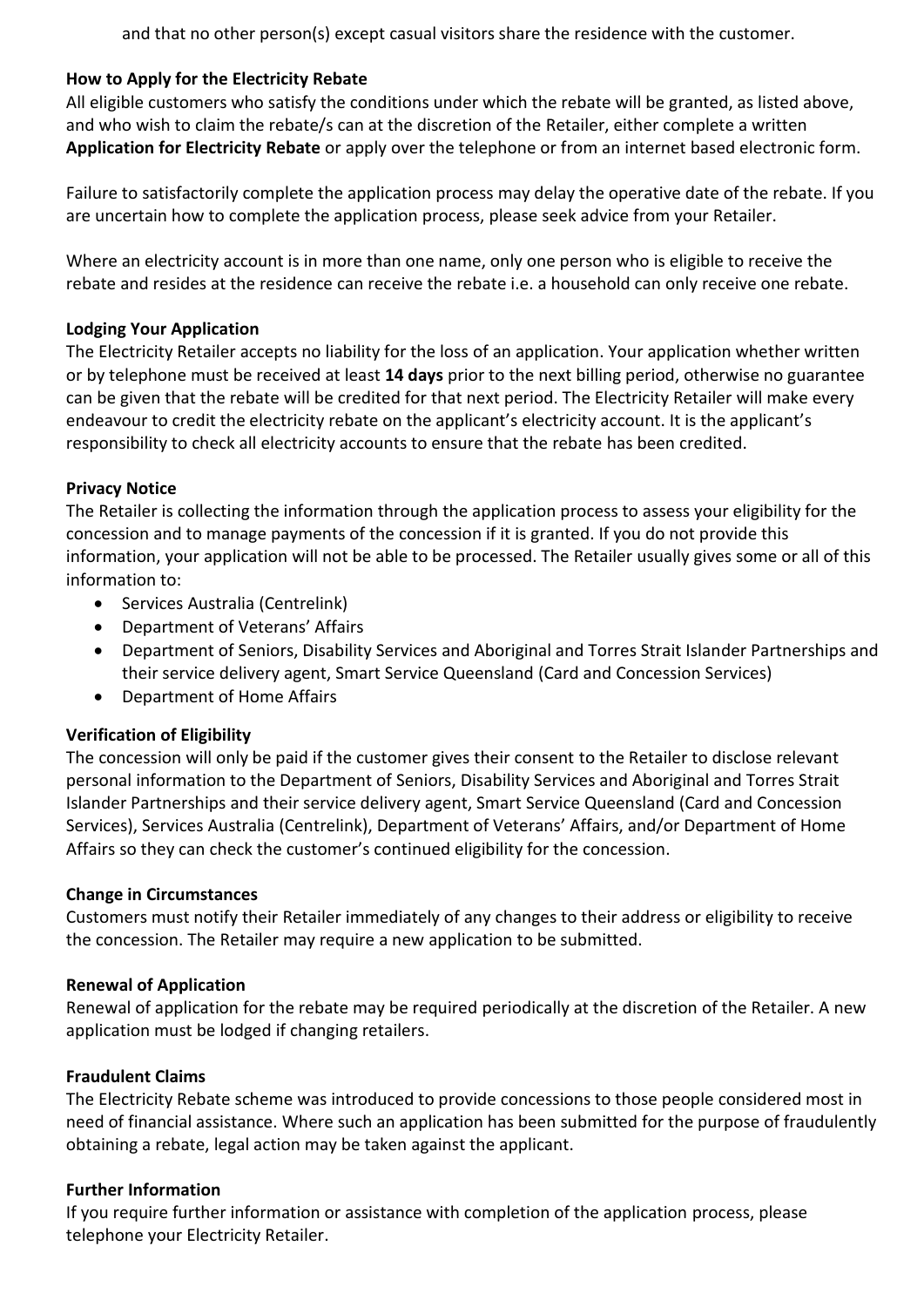

**Department of Seniors, Disability Services and Aboriginal and Torres Strait Islander Partnerships**

**APPLICATION FORM**

**This is an example which can be tailored and used by Electricity Retailers**

#### **Queensland Government Electricity Rebate**

#### *This Application Form applies only where the applicant is a consumer of electricity purchased from a Retail Entity.*

This form must be completed by the applicant and **lodged with <name of Electricity Retailer>** as least fourteen (14) days prior to billing of the first electricity account to which the rebate will apply. Please refer to the attached Information Brochure before completing this application. Further assistance is available from <name of Electricity Retailer>.

| Given Name                                                                                                                                                                                                                                                                                                                                       |                                                                                                                                                                                                      | (Please Print)                  | Surname                       |  |
|--------------------------------------------------------------------------------------------------------------------------------------------------------------------------------------------------------------------------------------------------------------------------------------------------------------------------------------------------|------------------------------------------------------------------------------------------------------------------------------------------------------------------------------------------------------|---------------------------------|-------------------------------|--|
|                                                                                                                                                                                                                                                                                                                                                  |                                                                                                                                                                                                      |                                 |                               |  |
| <b>Full Residential Address</b>                                                                                                                                                                                                                                                                                                                  |                                                                                                                                                                                                      | (Please Print)                  | Telephone Number              |  |
|                                                                                                                                                                                                                                                                                                                                                  |                                                                                                                                                                                                      |                                 |                               |  |
|                                                                                                                                                                                                                                                                                                                                                  | My electricity account number is:                                                                                                                                                                    |                                 |                               |  |
| I hold one of the following current and valid cards:                                                                                                                                                                                                                                                                                             |                                                                                                                                                                                                      | PLEASE PROVIDE CARD/FILE NUMBER |                               |  |
| (Please tick ✓ appropriate box/boxes)                                                                                                                                                                                                                                                                                                            |                                                                                                                                                                                                      |                                 |                               |  |
|                                                                                                                                                                                                                                                                                                                                                  | <b>PENSIONER CONCESSION CARD</b>                                                                                                                                                                     |                                 | Veterans' Affairs File Number |  |
|                                                                                                                                                                                                                                                                                                                                                  | Card Issued by: (Please tick $\checkmark$ appropriate box)                                                                                                                                           |                                 |                               |  |
|                                                                                                                                                                                                                                                                                                                                                  | Department of Veterans' Affairs: or                                                                                                                                                                  |                                 | Centrelink                    |  |
|                                                                                                                                                                                                                                                                                                                                                  | Services Australia (Centrelink)<br>Ш                                                                                                                                                                 |                                 |                               |  |
|                                                                                                                                                                                                                                                                                                                                                  |                                                                                                                                                                                                      |                                 | <b>CRN</b>                    |  |
|                                                                                                                                                                                                                                                                                                                                                  | <b>HEALTH CARE CARD</b> issued by Services Australia (Centrelink)                                                                                                                                    |                                 | Centrelink                    |  |
|                                                                                                                                                                                                                                                                                                                                                  | (excluding Commonwealth Seniors Health Card)                                                                                                                                                         |                                 | <b>CRN</b>                    |  |
|                                                                                                                                                                                                                                                                                                                                                  |                                                                                                                                                                                                      |                                 |                               |  |
|                                                                                                                                                                                                                                                                                                                                                  | DVA VETERAN CARD - ALL CONDITIONS WITHIN AUSTRALIA<br>(GOLD CARD) issued by Department of Veterans' Affairs                                                                                          |                                 | Veterans' Affairs File Number |  |
|                                                                                                                                                                                                                                                                                                                                                  |                                                                                                                                                                                                      |                                 |                               |  |
|                                                                                                                                                                                                                                                                                                                                                  | $\Box$ TOTALLY & PERMANENTLY INCAPACITATED (TPI)                                                                                                                                                     |                                 |                               |  |
|                                                                                                                                                                                                                                                                                                                                                  | $\Box$ WAR WIDOW/WIDOWER                                                                                                                                                                             |                                 |                               |  |
| $\sim$                                                                                                                                                                                                                                                                                                                                           | <b>QUEENSLAND SENIORS CARD</b> issued by Department of                                                                                                                                               |                                 | Card Number                   |  |
|                                                                                                                                                                                                                                                                                                                                                  | Seniors, Disability Services and Aboriginal and Torres Strait<br><b>Islander Partnerships</b>                                                                                                        |                                 |                               |  |
|                                                                                                                                                                                                                                                                                                                                                  | ASYLUM SEEKERS - Visa issued by Department of Home                                                                                                                                                   |                                 |                               |  |
|                                                                                                                                                                                                                                                                                                                                                  | Affairs                                                                                                                                                                                              |                                 | Card Number                   |  |
| Who I live with: (Please read the following statement carefully and tick $\checkmark$ the box to confirm that this applies to your living arrangements)<br>I live alone or only with persons as described below:                                                                                                                                 |                                                                                                                                                                                                      |                                 |                               |  |
|                                                                                                                                                                                                                                                                                                                                                  | - With my spouse/defacto and/or other persons who are wholly dependent on me                                                                                                                         |                                 |                               |  |
|                                                                                                                                                                                                                                                                                                                                                  | - With other people who hold a concession card or Queensland Seniors Card                                                                                                                            |                                 |                               |  |
|                                                                                                                                                                                                                                                                                                                                                  | - With other people who receive a Centrelink, Family Assistance or Dept of Veterans' Affairs payment, and who DO NOT pay rent                                                                        |                                 |                               |  |
| - With other people who provide care and assistance, and who DO NOT pay rent<br>AND<br>I DO NOT share my residence with any other persons except casual visitors.                                                                                                                                                                                |                                                                                                                                                                                                      |                                 |                               |  |
| Services Australia CCeS customer consent                                                                                                                                                                                                                                                                                                         |                                                                                                                                                                                                      |                                 |                               |  |
| I authorise:                                                                                                                                                                                                                                                                                                                                     |                                                                                                                                                                                                      |                                 |                               |  |
| the <electricity retailer=""> to use Centrelink Confirmation eServices to perform a Centrelink/DVA enquiry of my Centrelink or Department of</electricity>                                                                                                                                                                                       |                                                                                                                                                                                                      |                                 |                               |  |
| Veterans' Affairs customer details and concession card status to enable the business to determine if I qualify for a concession, rebate or service.<br>Services Australia (the agency) to provide the results of that enguiry to <electricity retailer="">.</electricity>                                                                        |                                                                                                                                                                                                      |                                 |                               |  |
| I understand that:                                                                                                                                                                                                                                                                                                                               |                                                                                                                                                                                                      |                                 |                               |  |
| the agency will disclose personal information to <electricity retailer=""> including my <name address="" and="" concession<br="" payment="" status="" type="">٠</name></electricity>                                                                                                                                                             |                                                                                                                                                                                                      |                                 |                               |  |
| card type and status> (add and delete characteristics included in your characteristic profile) to confirm my eligibility for the electricity rebate.<br>this consent, once signed, remains valid while I am a customer of <electricity retailer=""> unless I withdraw it by contacting the <electricity retailer=""></electricity></electricity> |                                                                                                                                                                                                      |                                 |                               |  |
| ٠<br>or the agency. I can get proof of my circumstances/details from the agency and provide it to <electricity retailer=""> so my eligibility for the electricity</electricity>                                                                                                                                                                  |                                                                                                                                                                                                      |                                 |                               |  |
| rebate can be determined.                                                                                                                                                                                                                                                                                                                        |                                                                                                                                                                                                      |                                 |                               |  |
| $\bullet$                                                                                                                                                                                                                                                                                                                                        | if I withdraw my consent or do not alternatively provide proof of my circumstances/details, I may not be eligible for the electricity rebate provided<br>by <electricity retailer="">.</electricity> |                                 |                               |  |
| Declaration                                                                                                                                                                                                                                                                                                                                      |                                                                                                                                                                                                      |                                 |                               |  |
| I advise that the above address is my principal place of residence and is the only residence within Queensland for which the rebate is claimed by me                                                                                                                                                                                             |                                                                                                                                                                                                      |                                 |                               |  |
| and the above electricity account is solely or jointly in my name.                                                                                                                                                                                                                                                                               |                                                                                                                                                                                                      |                                 |                               |  |
| I will notify <electricity retailer=""> immediately of any change in my circumstances which may affect my eligibility for the electricity rebate.<br/>I authorise:</electricity>                                                                                                                                                                 |                                                                                                                                                                                                      |                                 |                               |  |
| <electricity retailer=""> to disclose my personal information to the Department of Home Affairs (DHA) or Department of Seniors, Disability Services<br/>٠</electricity>                                                                                                                                                                          |                                                                                                                                                                                                      |                                 |                               |  |
| and Aboriginal and Torres Strait Islander Partnerships (DSDSATSIP) and their service delivery agent (Card and Concession Services, Smart Service                                                                                                                                                                                                 |                                                                                                                                                                                                      |                                 |                               |  |